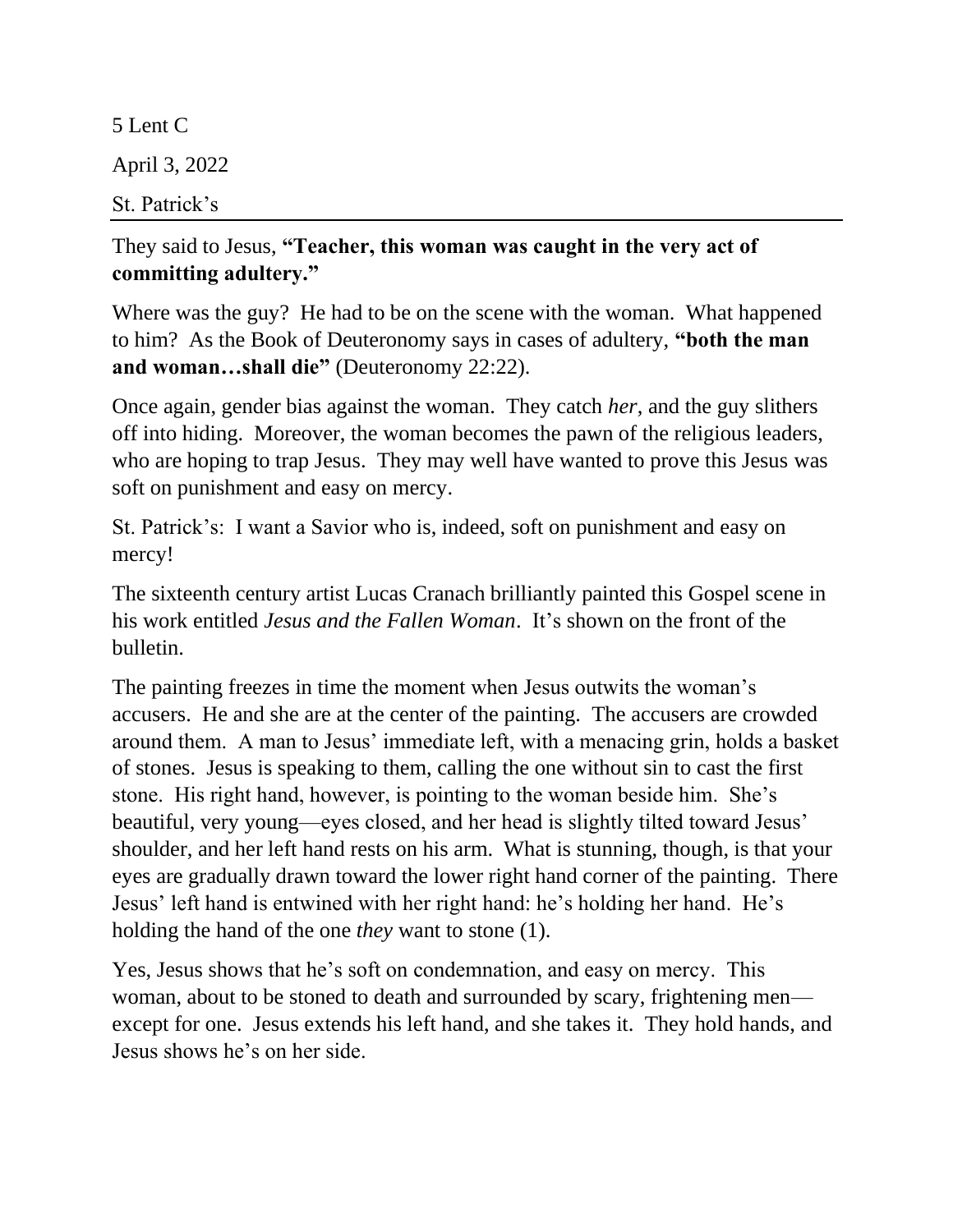St. Patrick's: I look at my hands, and they are rough. Too often I've picked up stones out of the basket and hurled them at another in gossip. Too often I've picked up stones in my hand, and in my heart's tribunal, thrown them at another in condemnation. My hands and my heart become rough. Still, Jesus extends his hand to me, an open hand, hoping I'll take it.

Are your hands rough?

Inching closer to the holiest nights of our church's year, this Sunday's Gospel gives us another lesson. Jesus truly is soft on condemnation and easy on mercy. He held out his open hand of love to that doomed woman. She took it and held his hand tightly. She experienced new life…and *her* Savior.

Friends: So close to Holy Week, will we—each of us, and all of us—really extend our rough hand, and allow Jesus to hold us—in mercy and love? He'll never throw the stone.

<sup>(1)</sup> See John Donahue, S.J. "The Public Defender" in America (April 1, 2001) at [www.deaconsil.com.](http://www.deaconsil.com/)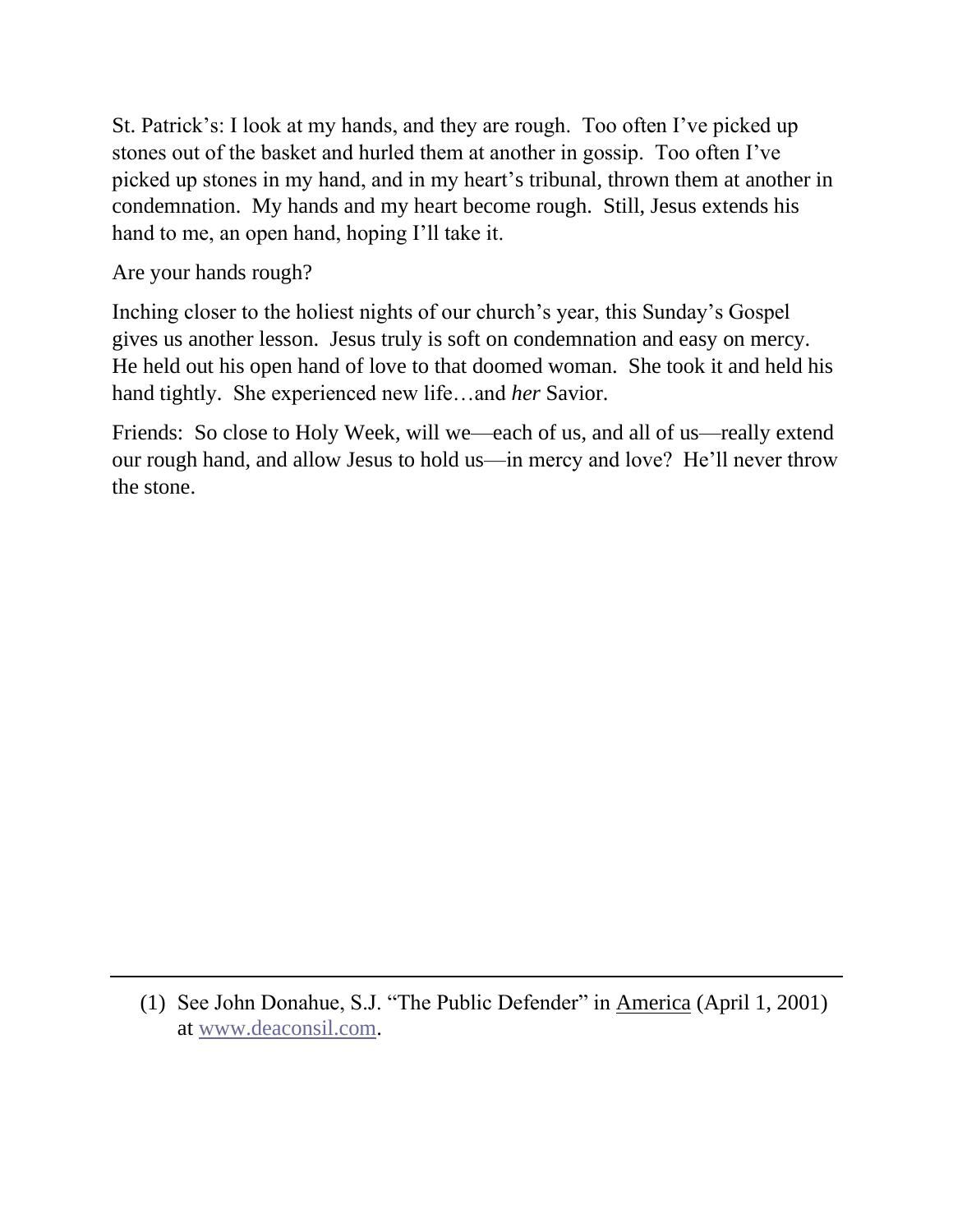*April 3, 2022* 

*th Sunday of Lent*

**Break through all that tears the fabric of your peace and your call to forgiveness; we pray to you, O Lord—**

**This week we remember the martyrdom of Dr. Martin Luther King, Jr., carried out blocks from here. Lift up our voices and actions to end racism, together with the chasm separating the rich from the poor; we pray to you, O Lord—**

**Sustain and strengthen the Ukrainian people as war is unjustly waged upon them; we pray to you, O Lord—**

**Inspire nations and churches, as Pope Francis has called us, to greater concern and action on behalf of immigrants, migrants, and refugees; we pray to you, O Lord—**

**Bless the Muslim people as they begin their holy days of** *Ra***madan this weekend; we pray to you, O Lord—**

**Give eternal rest and new life to those who have died in hope, especially Mary Gene Pearson; and also, all who have died by violence or war; we pray to you, O Lord—**